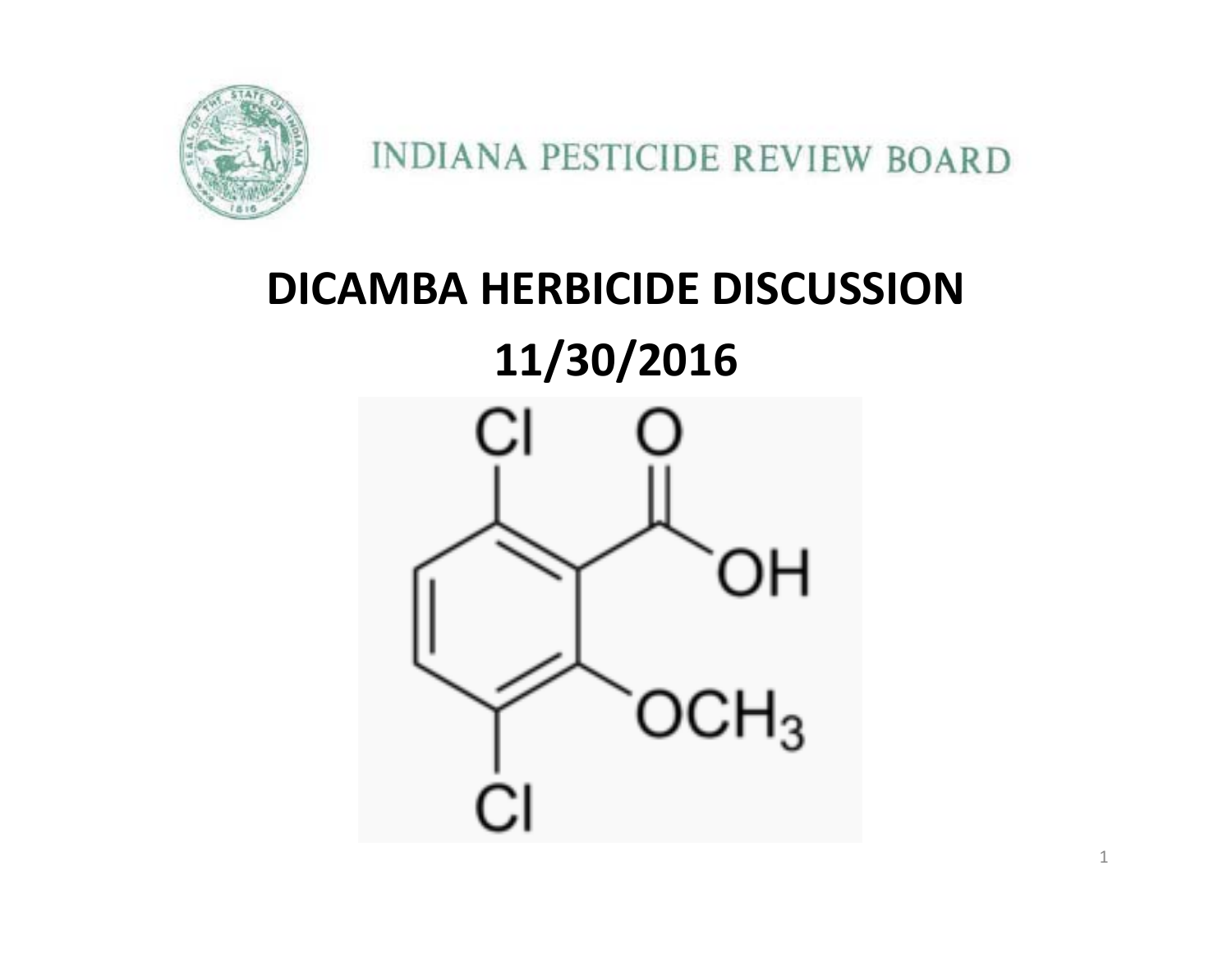

## General Information

- Broadleaf Herbicide
- Benzoic Acid Derivative
- Growth Regulator Mode of Action
- Original registration… 60's/70's [Velsicol]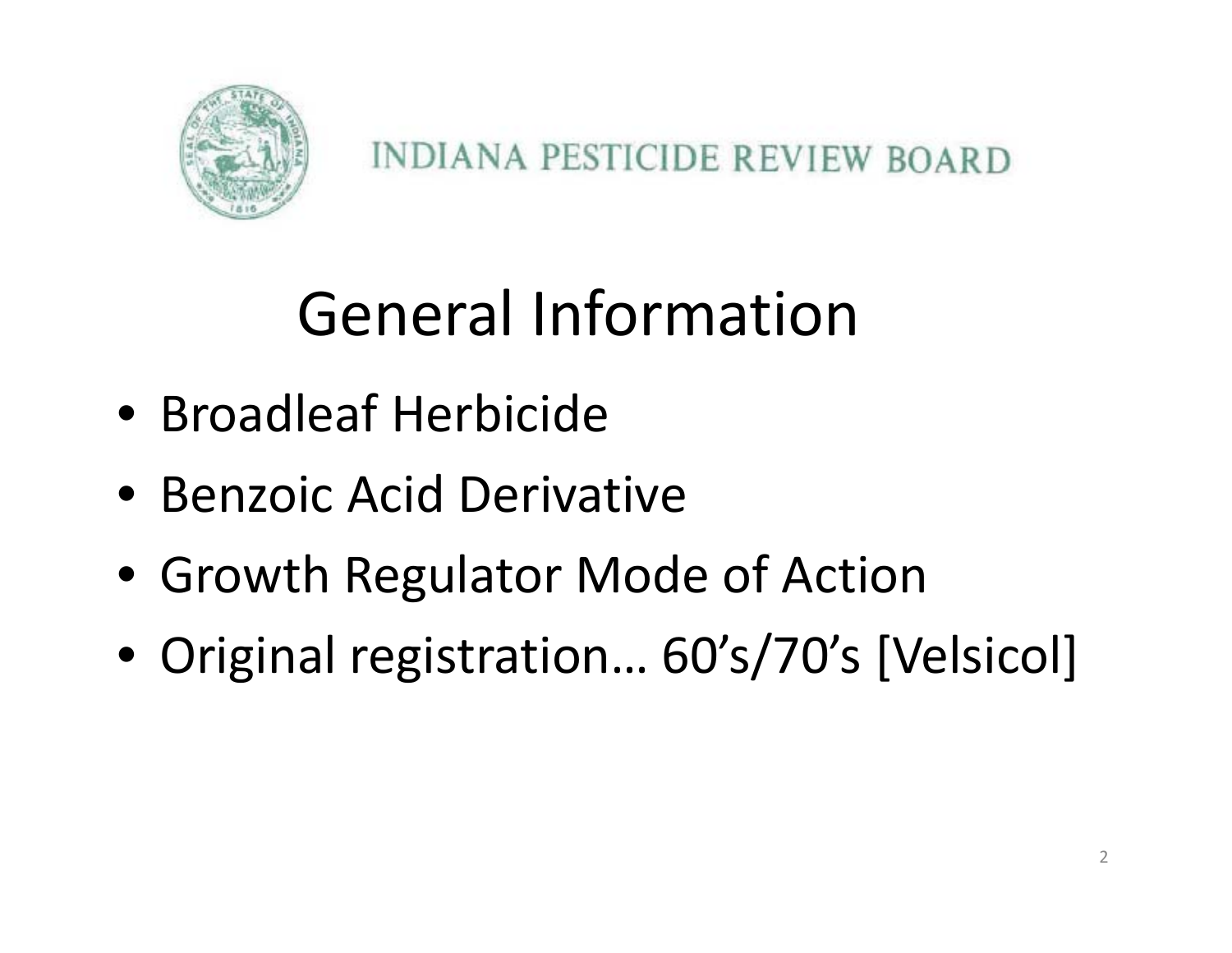

# General Information

- Liquid, Dust & Granule Formulations
- Often Formulated w. Other Herbicides
- Concentrates & RTU Formulations
- INDIANA ===> 364 Products 2016/17
- INDIANA ===> 81 Companies 2016/17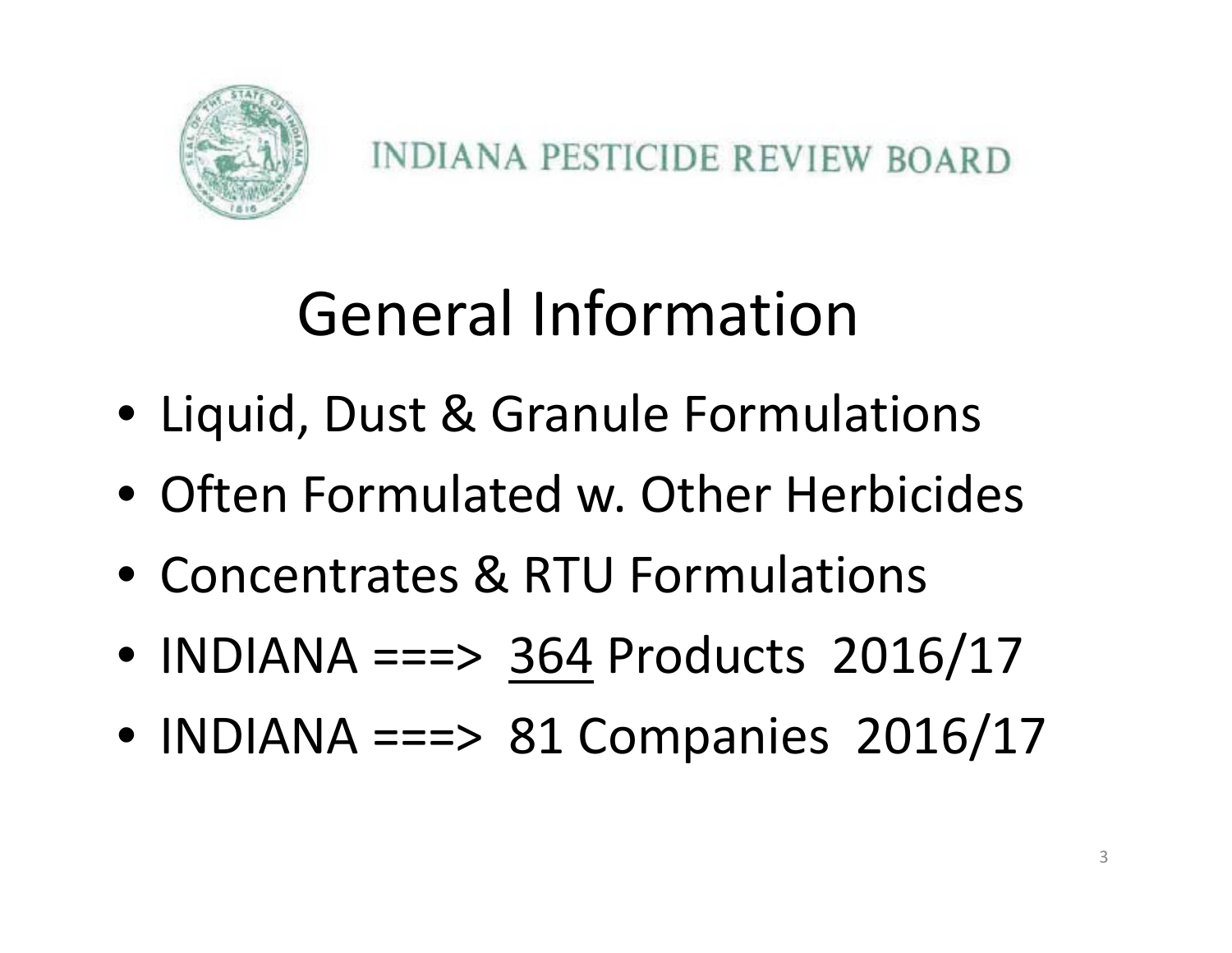

**INDIANA PESTICIDE REVIEW BOARD** 

# 2015 & 2016

- dicamba tolerant crop seeds available for planting
- no EPA registered dicamba for over‐the‐top uses
- only pre‐plant & pre‐harvest burn down uses
- it appears growers made unlawful applications of "legacy" dicamba herbicides resulting in crop damage and illegal residues on harvested crops 4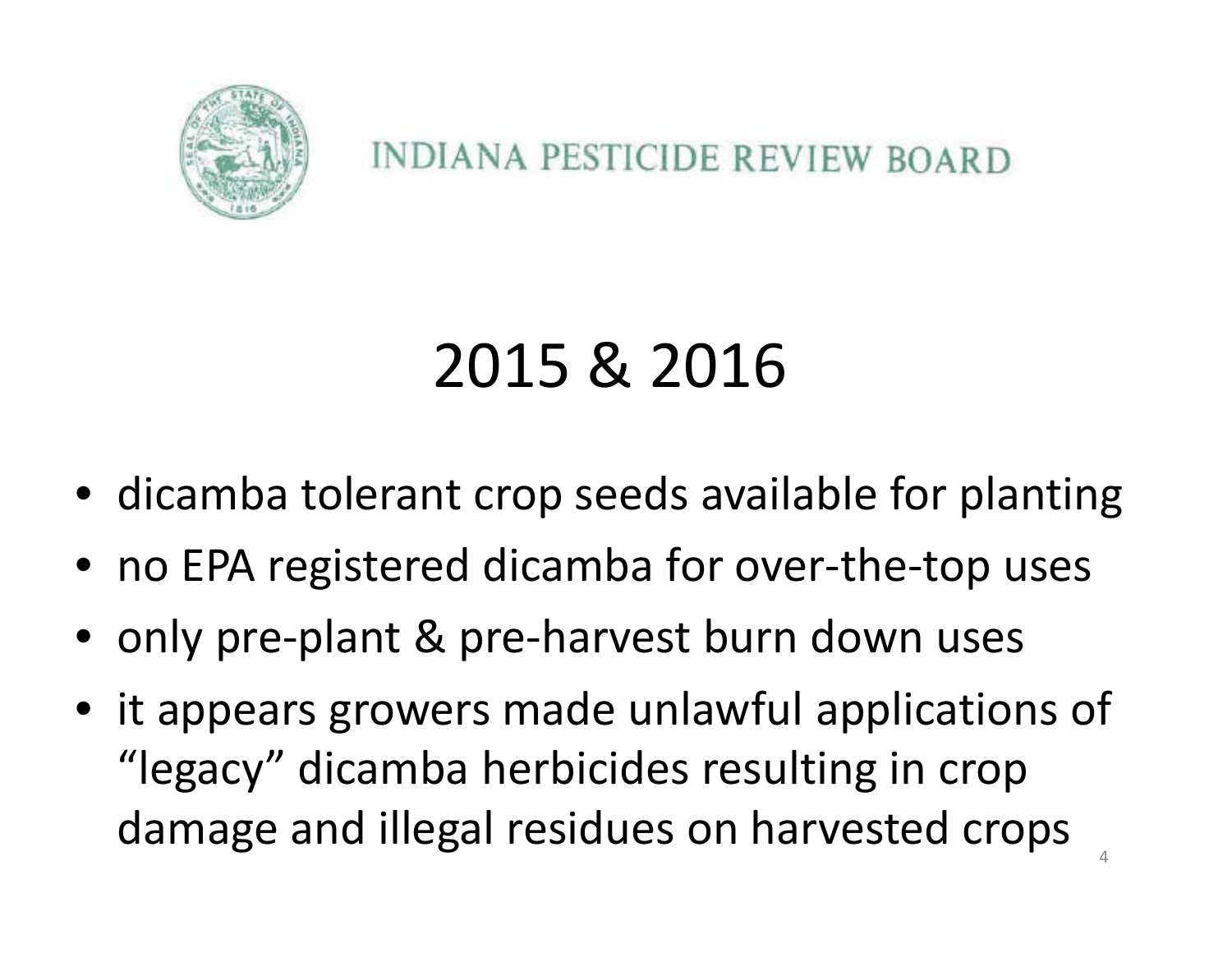

# EPA Advisory – 08/2016

- many complaints dicamba misuse.
- **Missouri** 117 complaints alleging dicamba misuse & 42,000 acres crops adversely impacted.
- **Alabama, Arkansas, Illinois, Kentucky, Minnesota, Mississippi, North Carolina, Tennessee and Texas**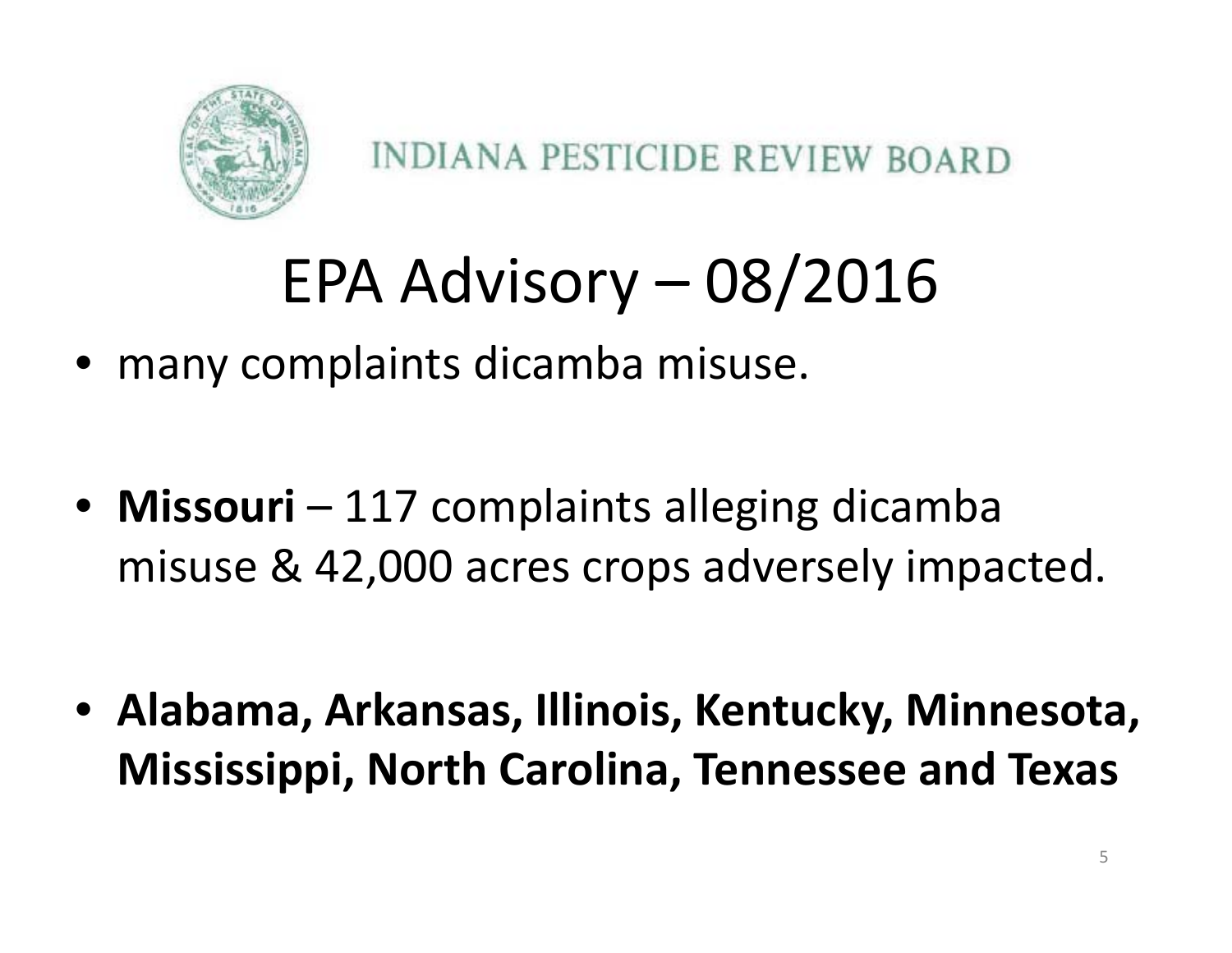

### EPA criteria for **RUP <sup>c</sup>**lassification?

*General criteria.* An end‐use product will be restricted to use by certified applicators if the Agency determines that:

(1) Its toxicity exceeds one or more of the specific hazards or use poses <sup>a</sup> serious hazard that may be mitigated by restricting its use;

(2) Its labeling is not adequate to mitigate these hazard(s);

(3) Restriction of the product would decrease the risk of adverse effects; <u>and</u>

(4) The decrease in risks of the pesticide as <sup>a</sup> result of restriction would exceed the decrease in benefits.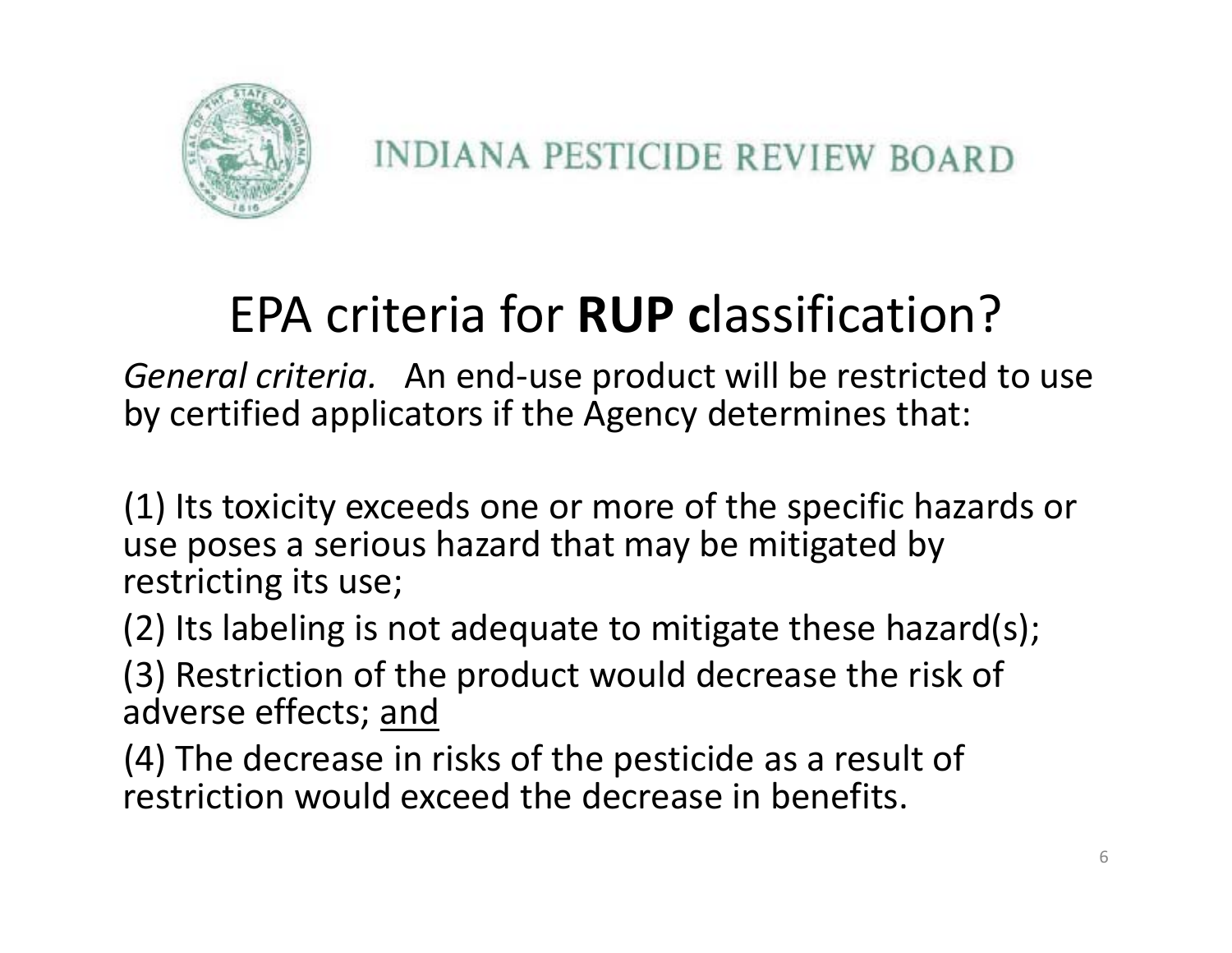

**INDIANA PESTICIDE REVIEW BOARD** 

#### IPRB legal authority…IC 15‐16‐4‐50‐4(b)

The board may adopt by reference the restricted use classification maintained by US EPA.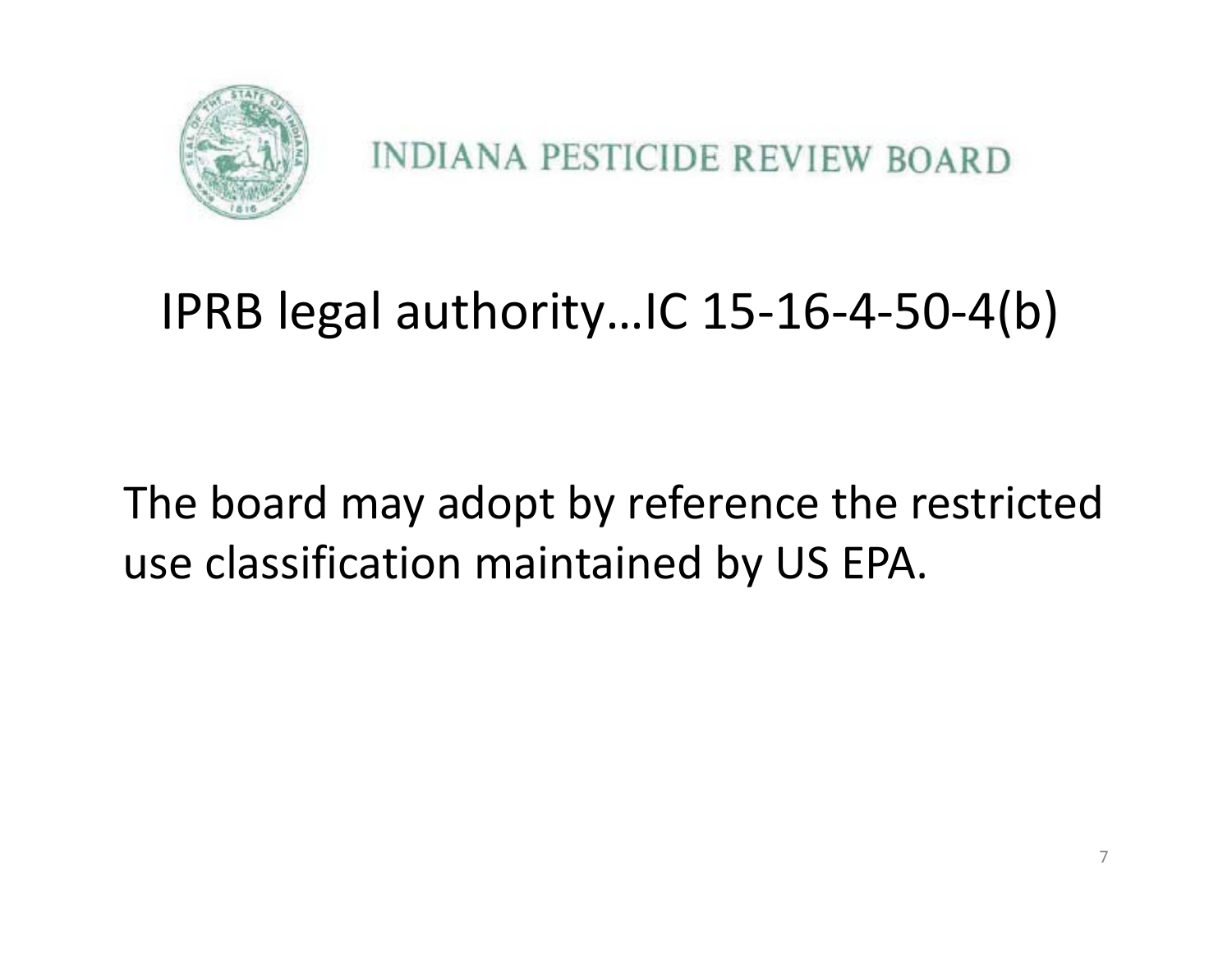

#### **INDIANA PESTICIDE REVIEW BOARD**

#### EPA criteria for **RUP <sup>c</sup>**lassification?



However, EPA has determined that dicamba herbicides do not meet federal criteria for RUP.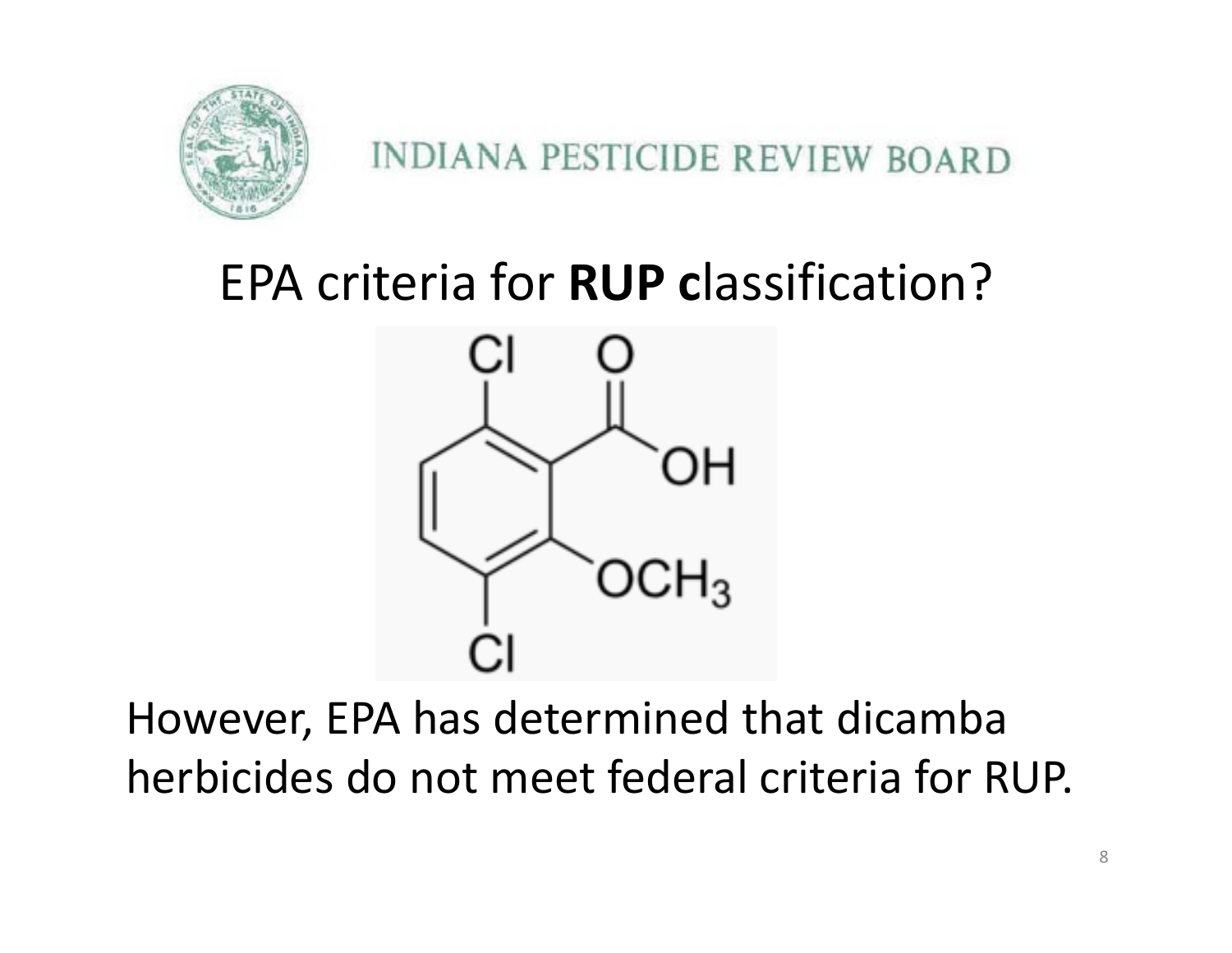

#### IPRB legal authority…IC 15‐16‐4‐50(a)

The board may adopt rules to establish <sup>a</sup> list of RUPs if the board finds that the characteristics of <sup>a</sup> pesticide require that rules restricting sale, distribution, or use by any person are necessary to prevent undue hazards to persons, animals, wildlife, lands, or waters, other than the pests that they are intended to prevent, destroy, control, or mitigate.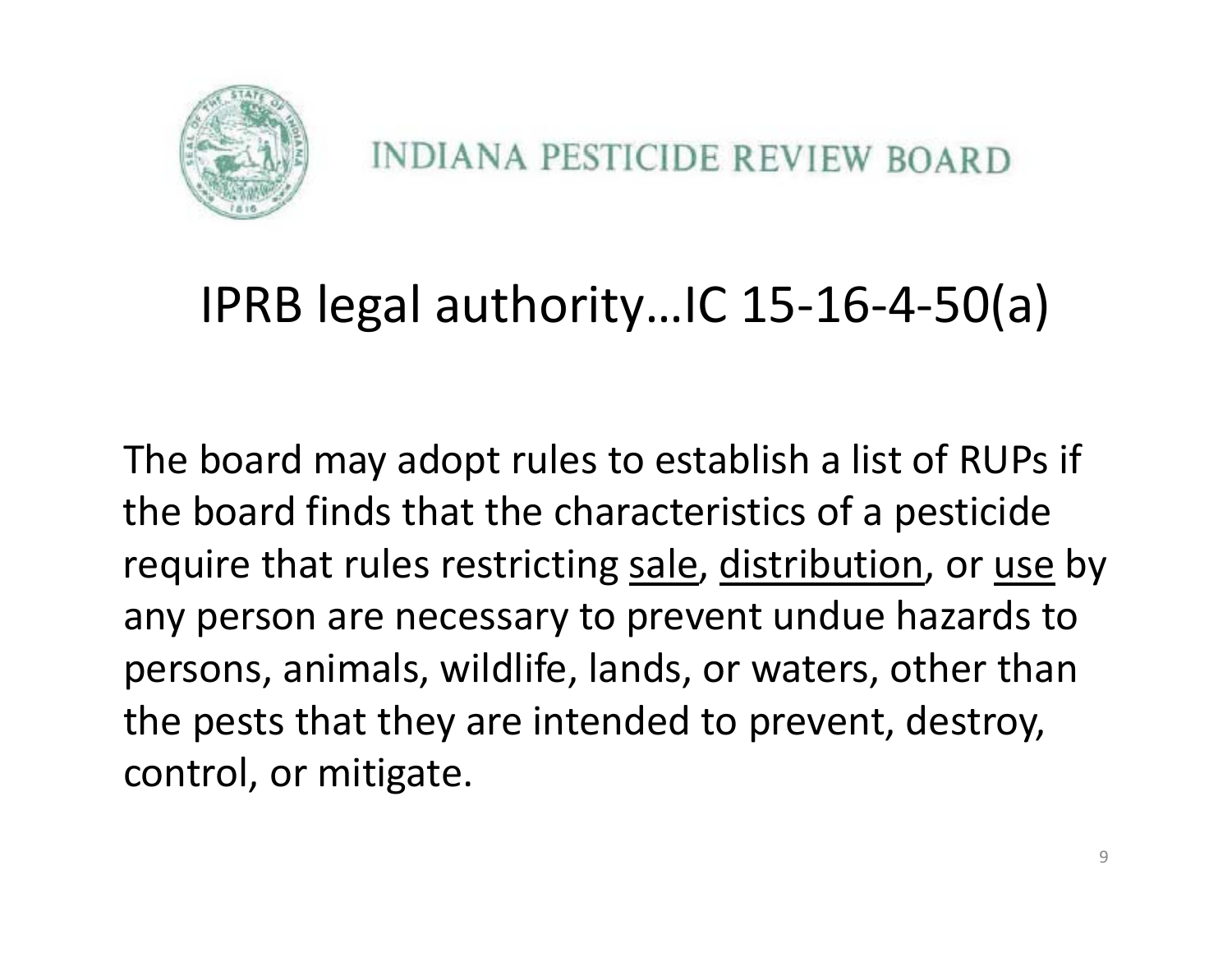

#### IPRB legal authority…IC 15‐16‐4‐50(c)

The board may adopt rules to:

- 1. Determine the time and condition of sale, distribution, use.
- 2. Require that any pesticides be purchased, possessed, or used only under permit, certificate, license, or registration of OISC or under conditions or in <u>certain quantities or</u> concentrations.
- 3. Require all persons issued credentials under this subsection to maintain records of use.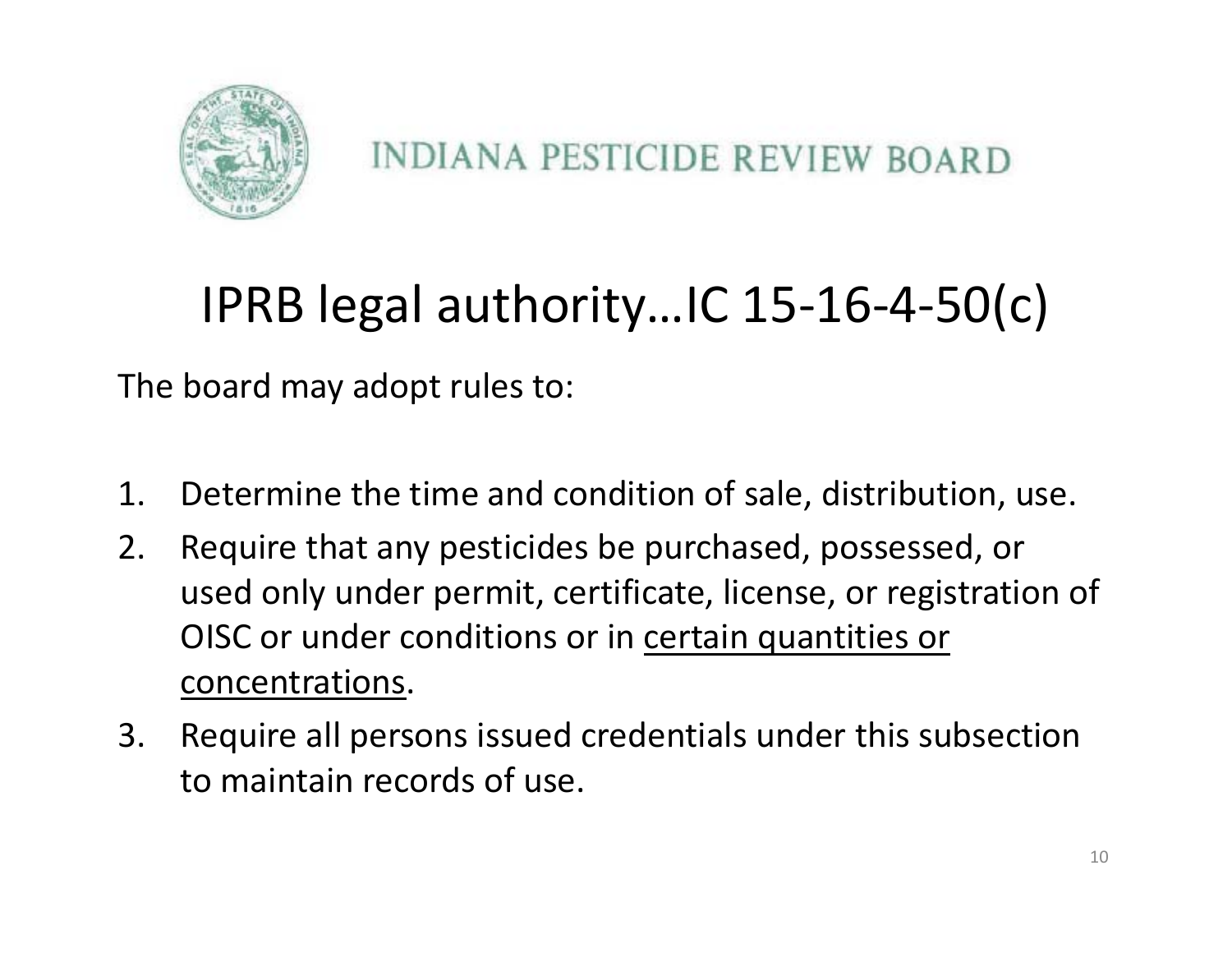

IPRB work group to explore regulatory options for Dicamba herbicides

- Met 10‐28‐16
- No EPA registration at that time (11‐9‐16)
- Need for safeguards?
	- – Unintended consequences (adverse effects) of new expanded uses
	- Off‐target damage & conflicts from willful off‐label uses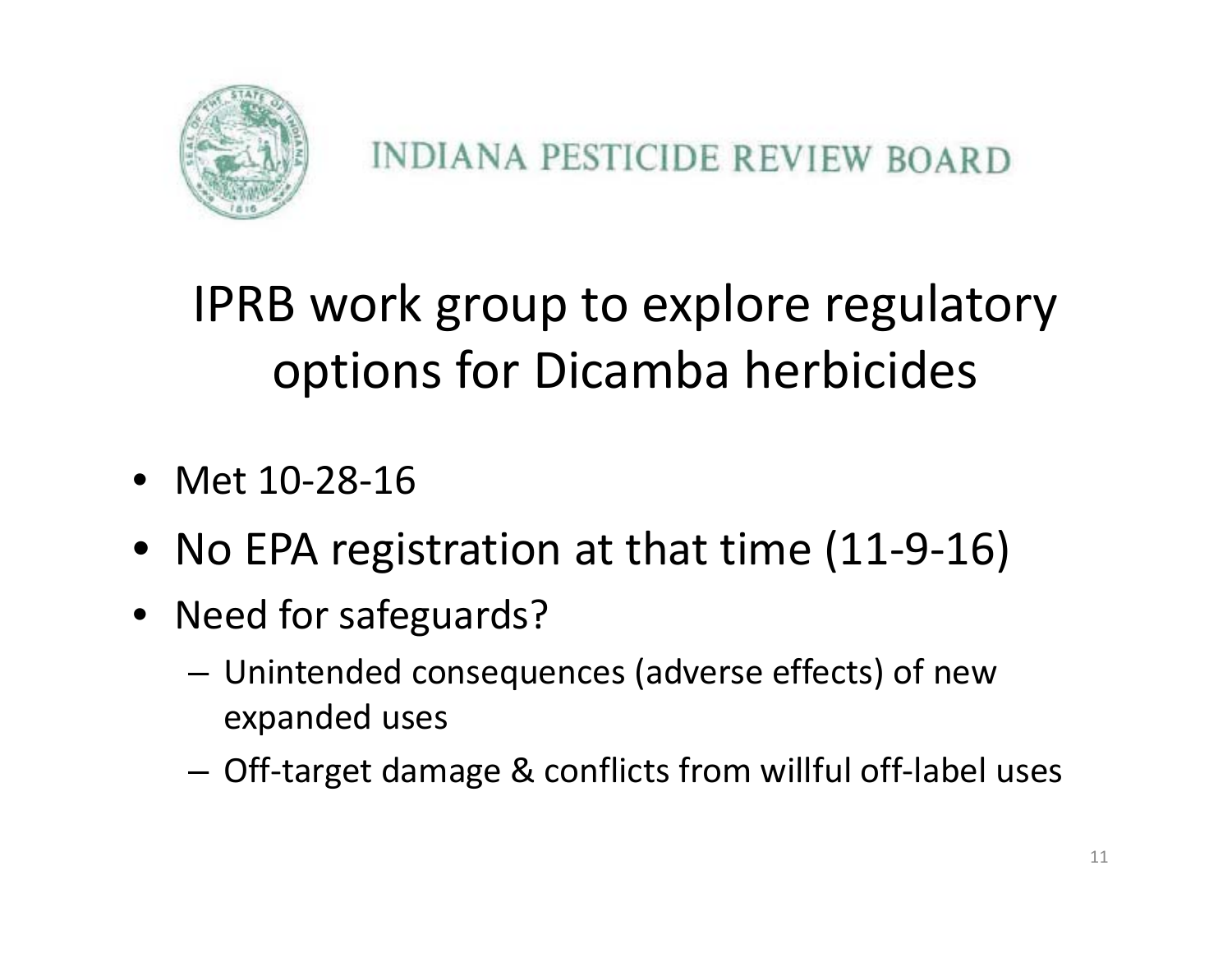

#### Work Group Discussions

- $\blacksquare$ ■ Valuable tool for controlling yield impacting weeds
- П Perception or reality of government overreach
- $\blacksquare$ ■ Advocate for safe & legal use education & outreach
- $\blacksquare$ **Incentives to misuse dicamba products may be too great** 
	- **Example 1 Relatively small penalties**
	- MO & AR experience
- $\blacksquare$ ■ Promised stewardship training may have been inadequate and/or ineffective
- П University researchers may be under informed/out of loop
- П Additional safeguards may be needed, but regulatory response should be measured & science based
- п Unintended negative consequences from any regulatory action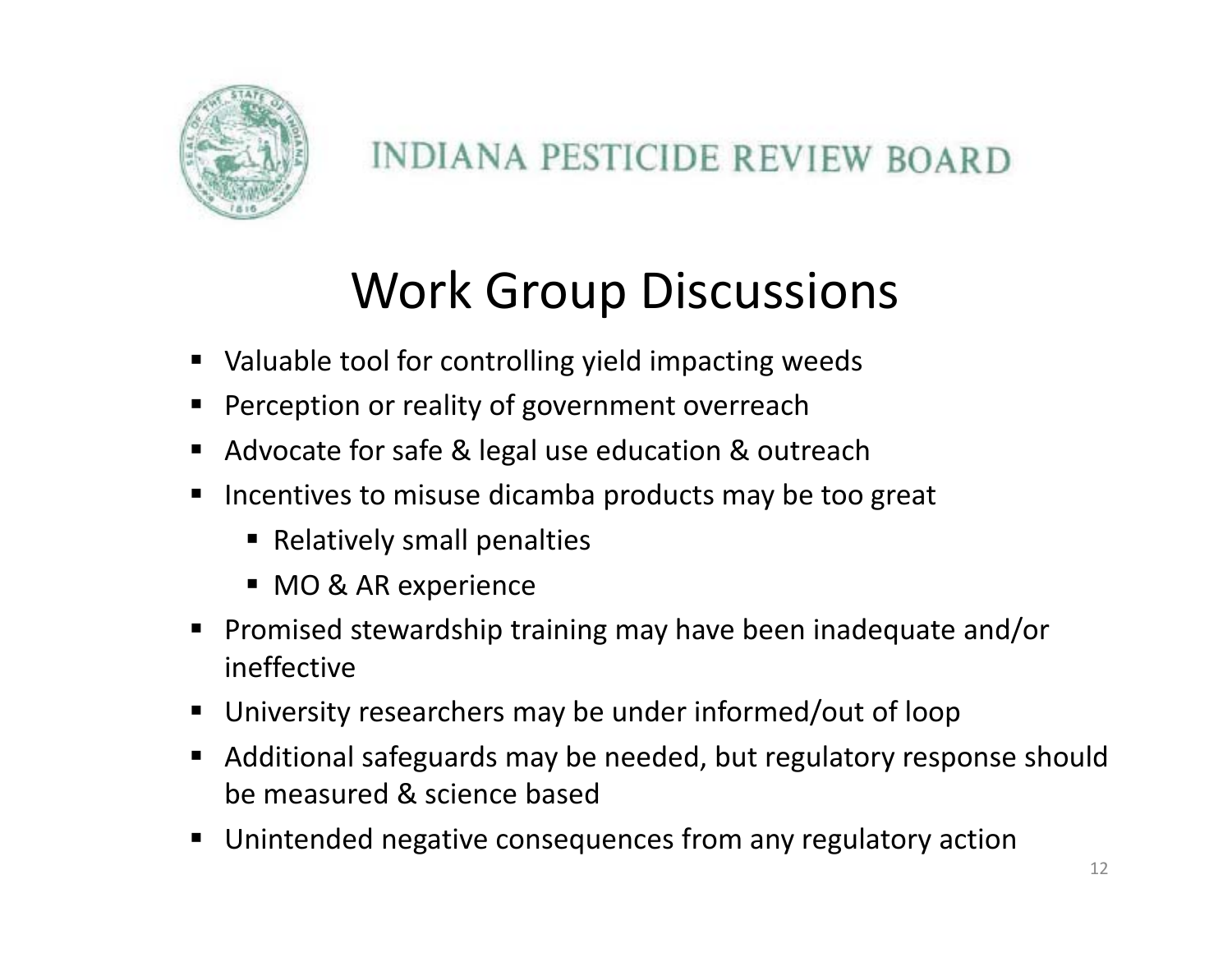

## Work Group Recommendations:

- 1. Make dicamba containing products state RUP
- 2. Limit RUP classification to products labeled for or could reasonably used/misused for agriculture (WPS labeled?)
- 3. Monitor use during 2017 to evaluate need for additional regulation (wind speeds, buffers, use date restrictions, geographic restrictions…).
- 4. Notify regulated stakeholders of proposal ASAP
- 5. Request OISC to conduct distribution chain inspections in 2017…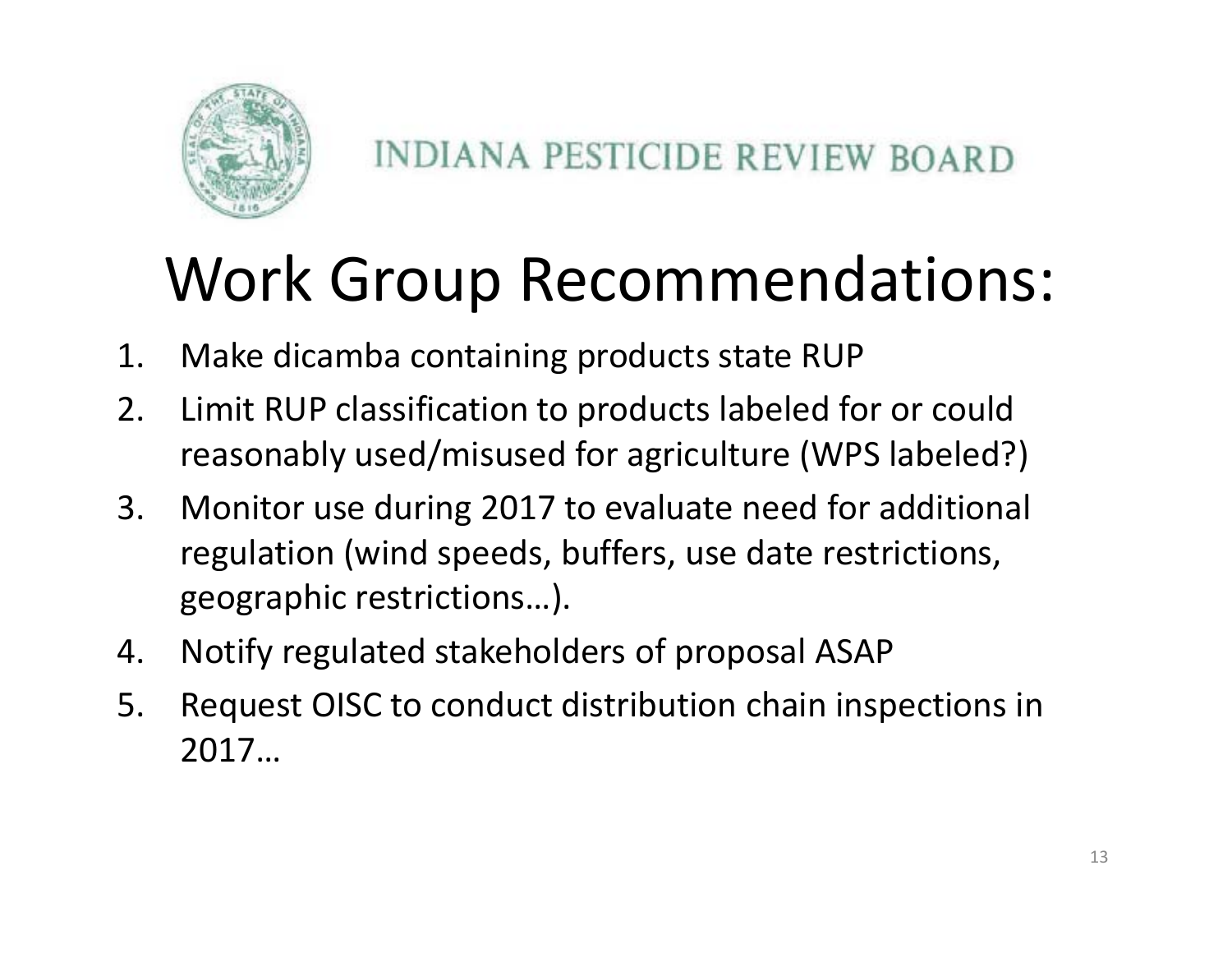

# Which Products to Classify RUP?

- 1. Contains  $\geq 6.5\%$  dicamba ingredients
- 2. Include agricultural use products (WPS?)
- 3. Exclude products with 2,4‐D ingredients
- 4. Exclude "weed & feed" products
- 5. Exclude solely "turf use products"
- \* Estimated impact: 49 currently registered products